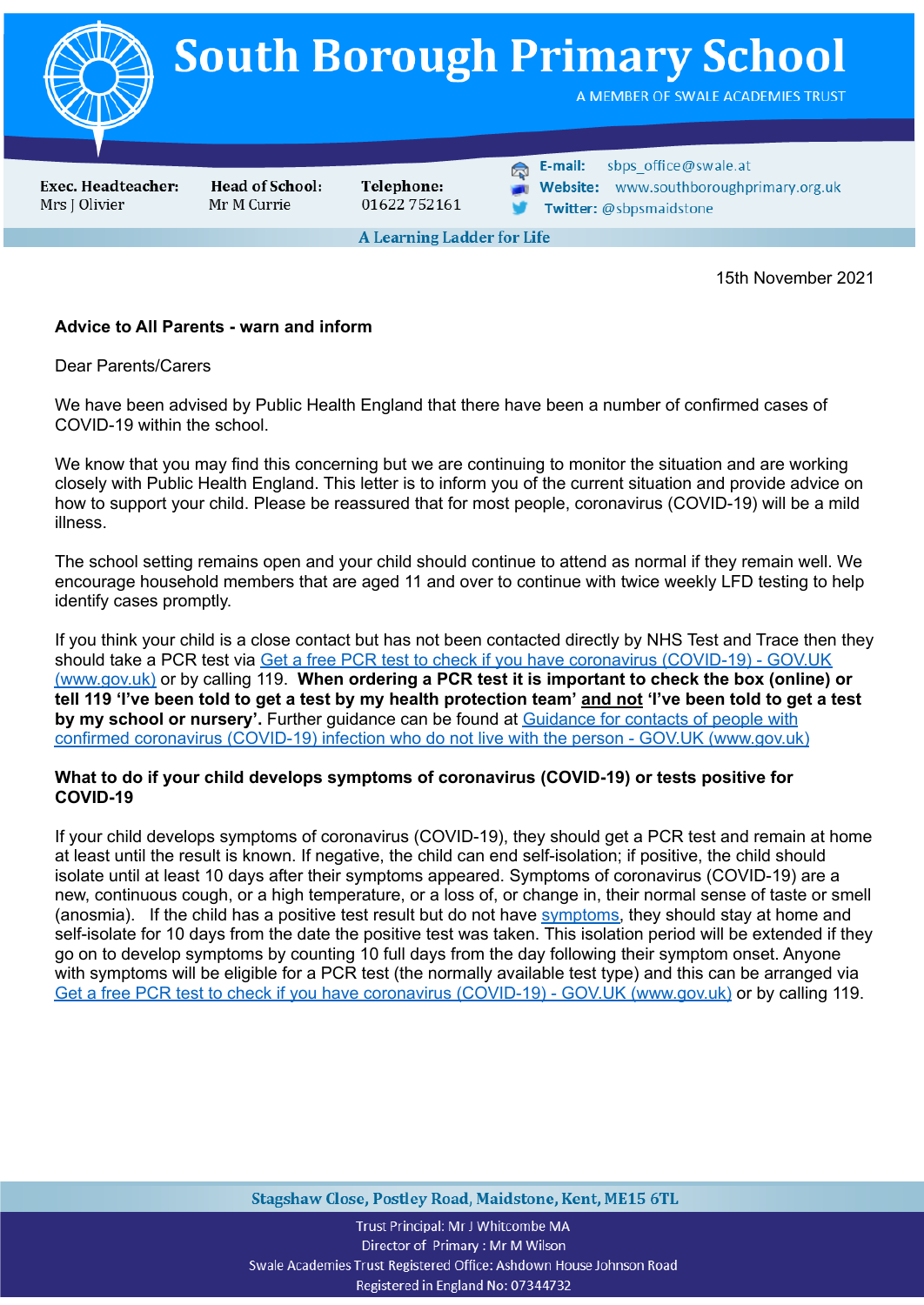

# **Instructions for people who live in the same household as someone with COVID-19 (tested positive or symptomatic awaiting a test result)**

From 16 August, you will not be required to [self-isolate](https://www.gov.uk/government/publications/covid-19-stay-at-home-guidance/stay-at-home-guidance-for-households-with-possible-coronavirus-covid-19-infection#exempt) if you are a contact of someone who has tested positive for [COVID-19](https://www.gov.uk/government/publications/covid-19-stay-at-home-guidance/stay-at-home-guidance-for-households-with-possible-coronavirus-covid-19-infection#exempt) and any of the following apply:

- you are fully vaccinated
- you are below the age of 18 years 6 months
- you have taken part in or are currently part of an approved COVID-19 vaccine trial
- you are not able to get vaccinated for medical reasons

Fully vaccinated means that you have been vaccinated with an MHRA approved COVID-19 vaccine in the UK, and at least 14 days have passed since you received the recommended doses of that vaccine.

NHS Test and Trace will contact you to let you know that you have been identified as a contact and check whether you are legally required to self-isolate. If you are not legally required to self-isolate, you will be provided with advice on testing and given guidance on preventing the spread of COVID-19. Even if you do not have symptoms, you will be advised to have a PCR test as soon as [possible](https://www.gov.uk/government/publications/covid-19-stay-at-home-guidance/stay-at-home-guidance-for-households-with-possible-coronavirus-covid-19-infection#PCR).

Any member of the household who is aged 18 years and 6 months or over and has only received one **dose of COVID-19 vaccine or has not received any dose of the COVID-19 vaccination will still be required to self-isolate as household contact of a someone with COVID-19 symptoms awaiting testing and someone who has tested positive for COVID-19.** Please read the stay at home [guidance](https://www.gov.uk/government/publications/covid-19-stay-at-home-guidance) which provides information on this.

Household members who are not exempt from isolation as close contacts should not go to work, school/college/childcare/education setting or public areas, and exercise should be taken within the home. If you require help with buying groceries, other shopping or picking up medication, or walking a dog, you should ask friends or family. Alternatively, you can order your shopping online and medication by phone or online. Household members staying at home for 10 days will greatly reduce the overall amount of infection the household could pass on to others in the community.

You could be fined if you do not self-isolate following a notification by NHS Test and Trace. You may be entitled to a one-off payment of £500 through the NHS Test and Trace Support [Payment](https://www.gov.uk/government/publications/test-and-trace-support-payment-scheme-claiming-financial-support/claiming-financial-support-under-the-test-and-trace-support-payment-scheme) scheme if you are required to stay at home and self-isolate or you are the parent or guardian of a child who has been told to self-isolate.

Those who are clinically extremely [vulnerable](https://www.gov.uk/government/publications/guidance-on-shielding-and-protecting-extremely-vulnerable-persons-from-covid-19/guidance-on-shielding-and-protecting-extremely-vulnerable-persons-from-covid-19) should be supported to minimise their contact with other people in the household during this period, regardless of whether others have symptoms or not.

## **Instructions for household contacts who are not required to self-isolate from 16 August**

Even if you are vaccinated, you can still be infected with COVID-19 and pass it on to others. If you are identified as a contact of someone with COVID-19 but you are not required to self-isolate, you can help protect others by following the [guidance](https://www.gov.uk/guidance/covid-19-coronavirus-restrictions-what-you-can-and-cannot-do#keeping-yourself-and-others-safe) on how to stay safe and help prevent the spread. As well as getting a PCR test, you may also consider:

- limiting close contact with other people outside your household, especially in enclosed spaces
- wearing a face covering for those aged 11 and over in crowded places such as school/college/public transport
- limiting contact with anyone who is clinically extremely vulnerable
- taking part in [regular](https://www.gov.uk/order-coronavirus-rapid-lateral-flow-tests) LFD testing

Stagshaw Close, Postley Road, Maidstone, Kent, ME15 6TL